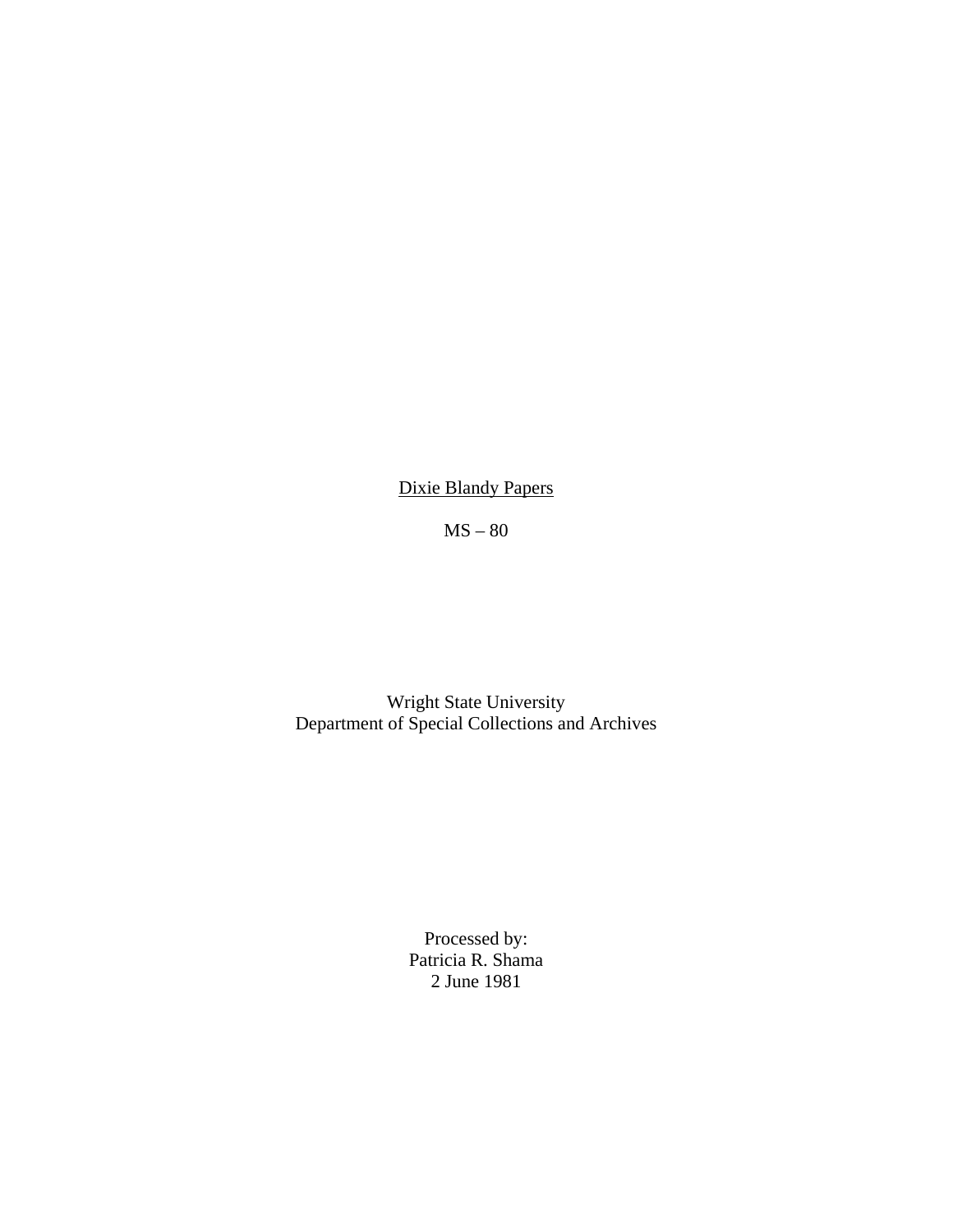## Dixie Blandy Papers

 The papers of Richard "Dixie" Blandy (1902-1974) cover the years 1940-1973. They were donated to the Wright State University Archives on March 13, 1979, by his son, Richard Blandy.

> Linear feet of shelf space occupied: .11 Approximate number of items: 300

 The letter of gift imposes no restrictions with regards to literary or publishing rights on materials in the collection.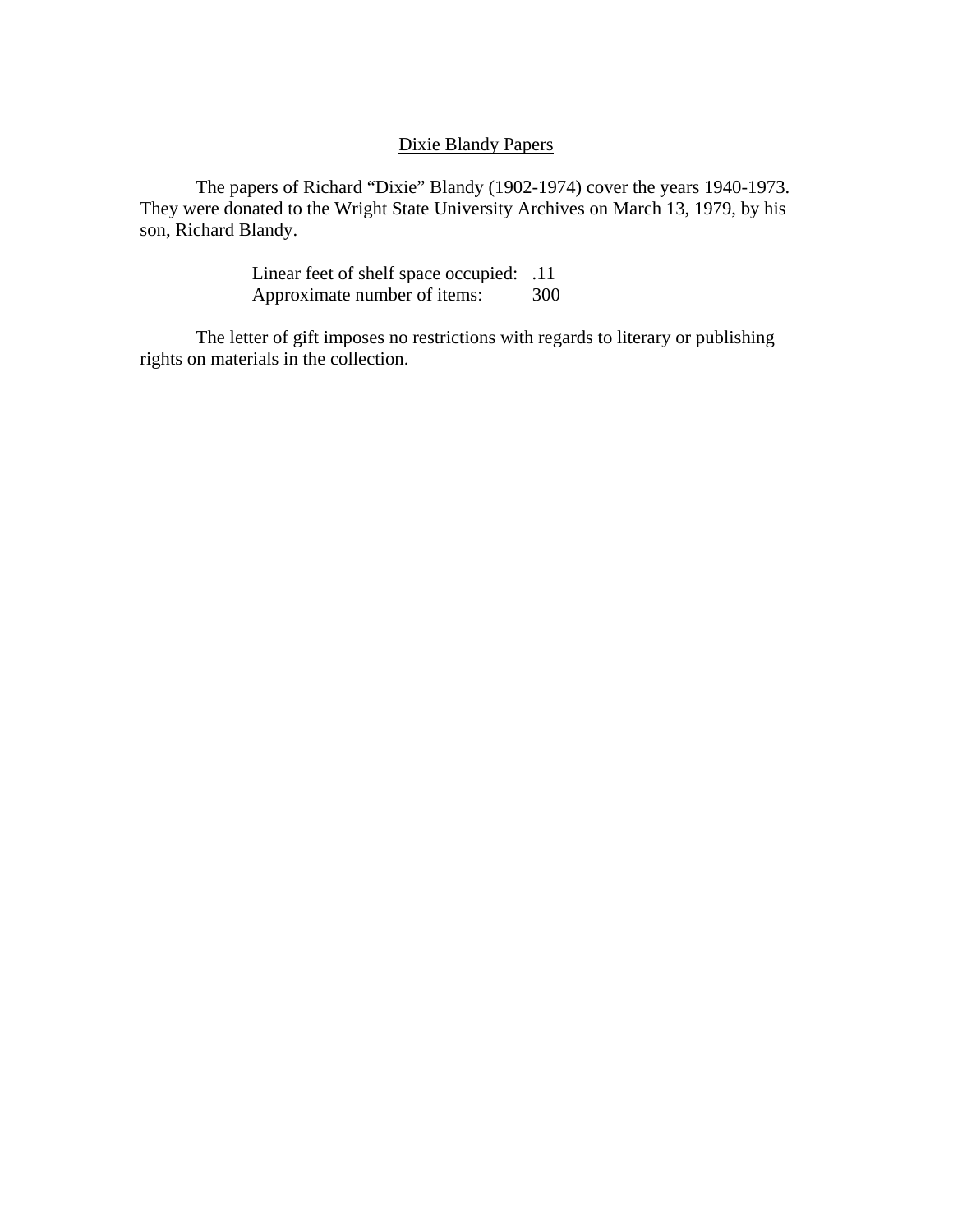## Biography

 Richard Blandy was born in 1902 and raised in Vieux Carre, Louisiana. He was a Creole, five feet, four inches tall, and generally maintained a weight of 150 pounds. Various accounts recall his experience as a circus worker, boxer, house painter, Merchant Marine, riveter, steeplejack, flagpole painter and salesman.

1929 - First flagpole sitting in answer to classified ad by Goodrich Rubber Company and Texaco, earning \$600 for climbing a spire atop a new service station in Tampa, Florida.

1933 - Claimed title as champion flagpole sitter during 77 days and nights at the Chicago World's Fair.

1954 - Set flagpole standing record after 10 days at the Michigan State Fair.

1960 - Established bicycle record for 13 days and nights atop a 50-foot pole in Myrtle Beach, South Carolina.

1964 - Broke 1933 sitting record on the Steelpier in Atlantic City, New Jersey after 78 days.

1965 - Proclaimed world title at Grona Luid Amusement Park in Stockholm, Sweden aster sitting 125 days in a chair 200 feet height.

1974 - May 6, died at 72 years when flagpole collapsed in Chicago

Blandy had six wives, having been divorced three times and widowed three times. He was known to meet his younger wives through telephone conversations with fans on the ground during his many flagpole sitting exhibitions. Johnny Carson interviewed him while he was sitting on a 155 foot pole for television's Tonight Show in the mid-1960s.

As others broke his records, he dismissed their attempts since they had built elaborate sitting platforms, while he continued to use a small seat as his primary vehicle.

Blandy made his winter home in Dayton, Ohio, for over 60 years, bartending to make ends meet. Known as "Dixie-on-the-Ball" and "Buckeye Dixie", he wanted his epitaph, to read: "The World Super Champion Flagpole Sitter and a good American." He was survived by his son, Richard, a high school principal living Tampa, Florida.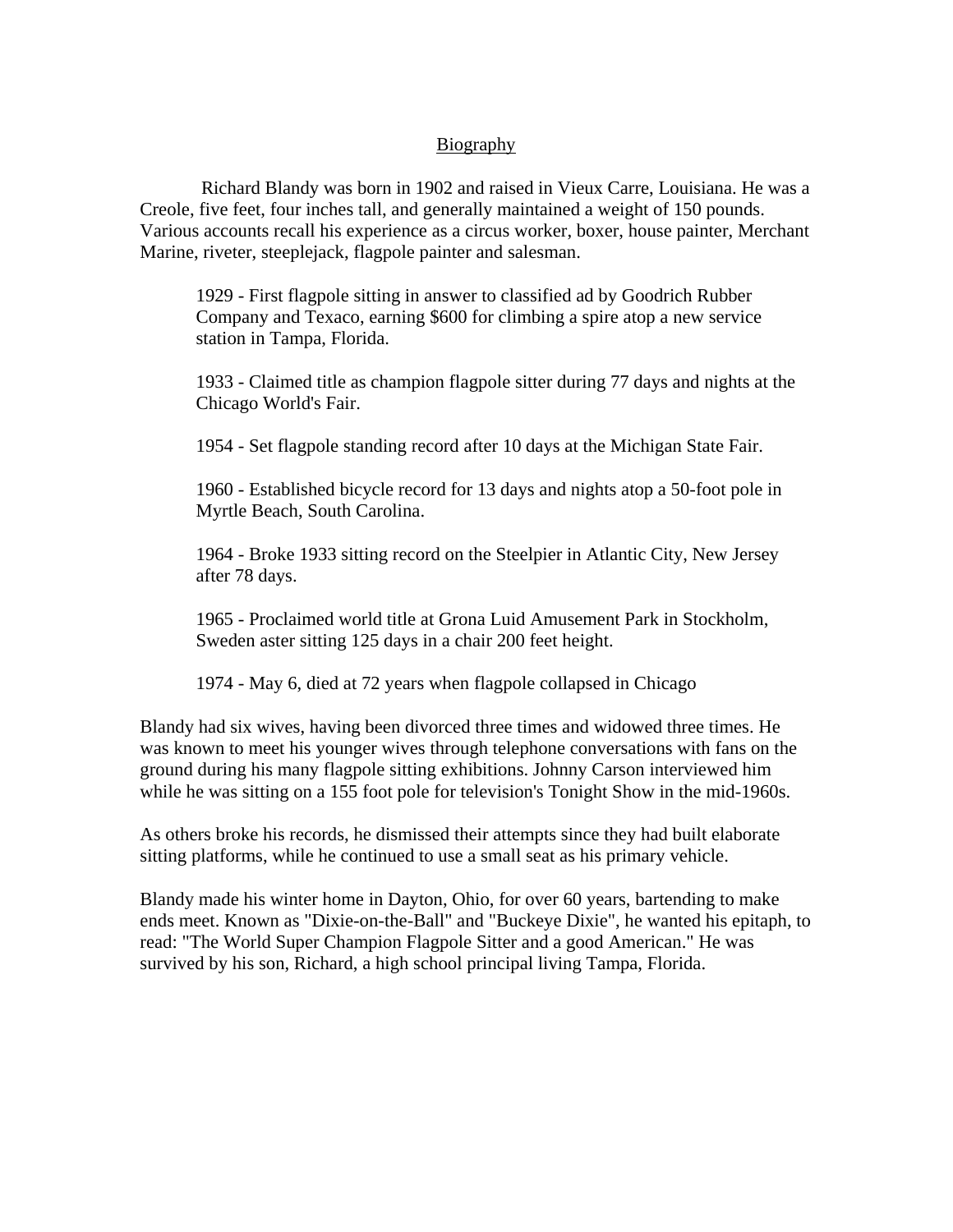## Scope and Content

 The Dixie Blandy Papers span the years 1940-1973. The bulk of the material is comprised of newsclippings, photographs and advertisements, loose and in a scrapbook, and report the major events of his career, his motivation for flagpole sitting, and the promotional aspects of his employment. The loose items are arranged chronologically by type of document, excepting the scrapbook, which is maintained in tact.

The scrapbook contains news articles, promotional ads for contests and appearances, and programs, sketchily documenting the years between 1940 and 1958. Individual newsclippings span the later years, 1964-1973. These materials contain brief information concerning exhibitions, mishaps, fans, marriage proposals, contests and his thoughts on life. In addition, the collection includes still publicity photos, and a typical performance contact and accompanying rider. Promotional brochures of the 1950s and 1960s can be contrasted to demonstrate the evolution in approach to attracting sponsors and fans.

The reason for the gap in the scrapbook collecting of newsclippings prior to 1958 and the loose clippings after 1964 is not apparent, although the later new articles appear to recall the intervening period to a minimal extent. In total, the collection begins to document a colorful Daytonian and provides insights into an entertainment attraction, its promotion and appeal, spanning and reflection this aspect of American culture through four decades.